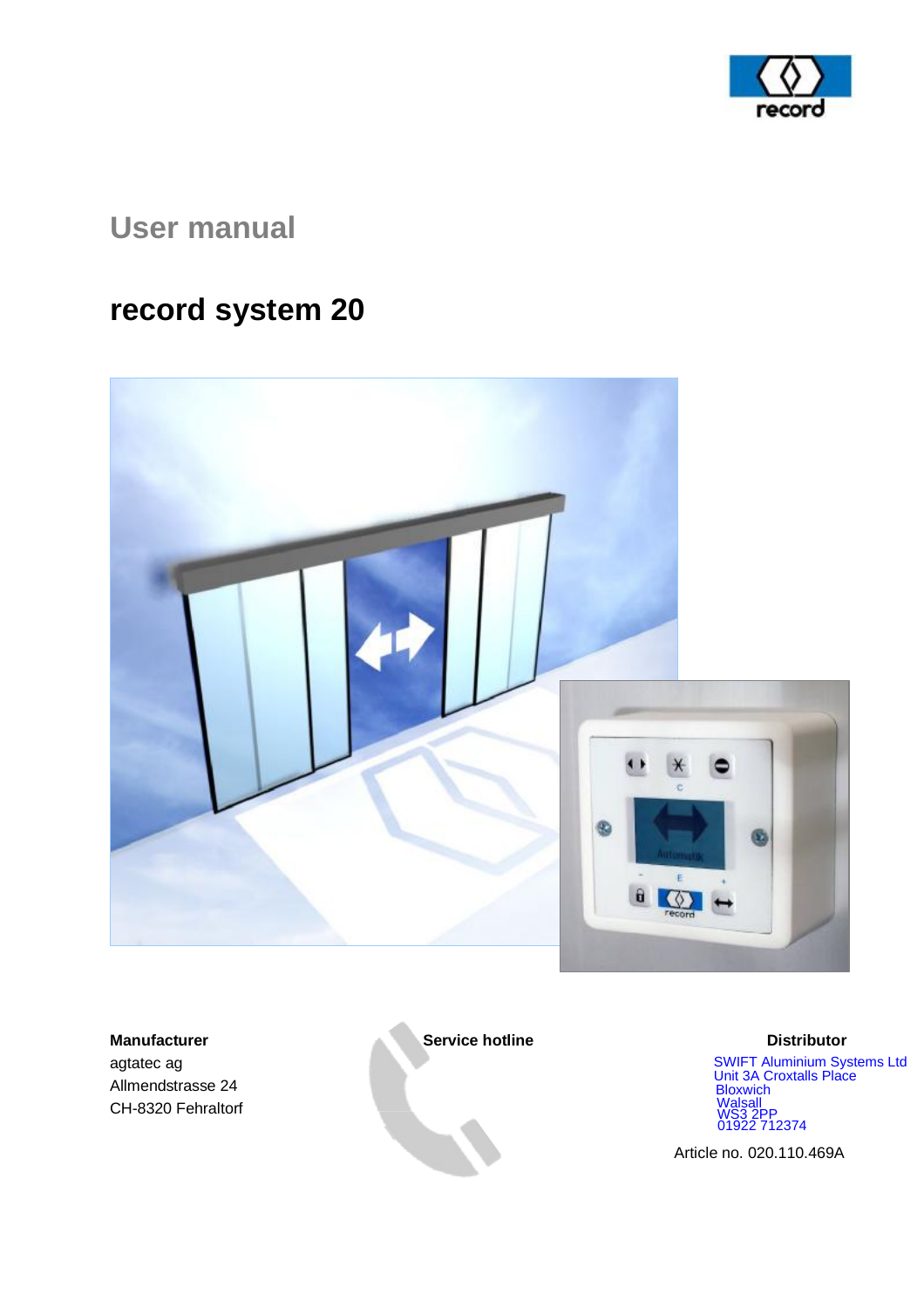# **Table of contents**

| 1.   |                                                                     |  |
|------|---------------------------------------------------------------------|--|
| 1.1. |                                                                     |  |
| 1.2. |                                                                     |  |
| 1.3. |                                                                     |  |
| 2.   |                                                                     |  |
| 2.1. |                                                                     |  |
| 2.2. |                                                                     |  |
| 2.3. |                                                                     |  |
| 3.   |                                                                     |  |
| 3.1. |                                                                     |  |
| 3.2. |                                                                     |  |
| 3.3. |                                                                     |  |
| 3.4. |                                                                     |  |
| 4.   |                                                                     |  |
| 4.1. |                                                                     |  |
| 4.2. |                                                                     |  |
| 5.   |                                                                     |  |
| 5.1. |                                                                     |  |
| 5.2. | Emergency opening in case of power failure with auxiliary battery11 |  |
| 5.3. |                                                                     |  |
| 6.   |                                                                     |  |
| 6.1  |                                                                     |  |
| 6.2. |                                                                     |  |
| 6.3. |                                                                     |  |
| 6.4. |                                                                     |  |
| 7.   |                                                                     |  |
| 7.1. |                                                                     |  |
| 7.2. |                                                                     |  |
| 7.3. |                                                                     |  |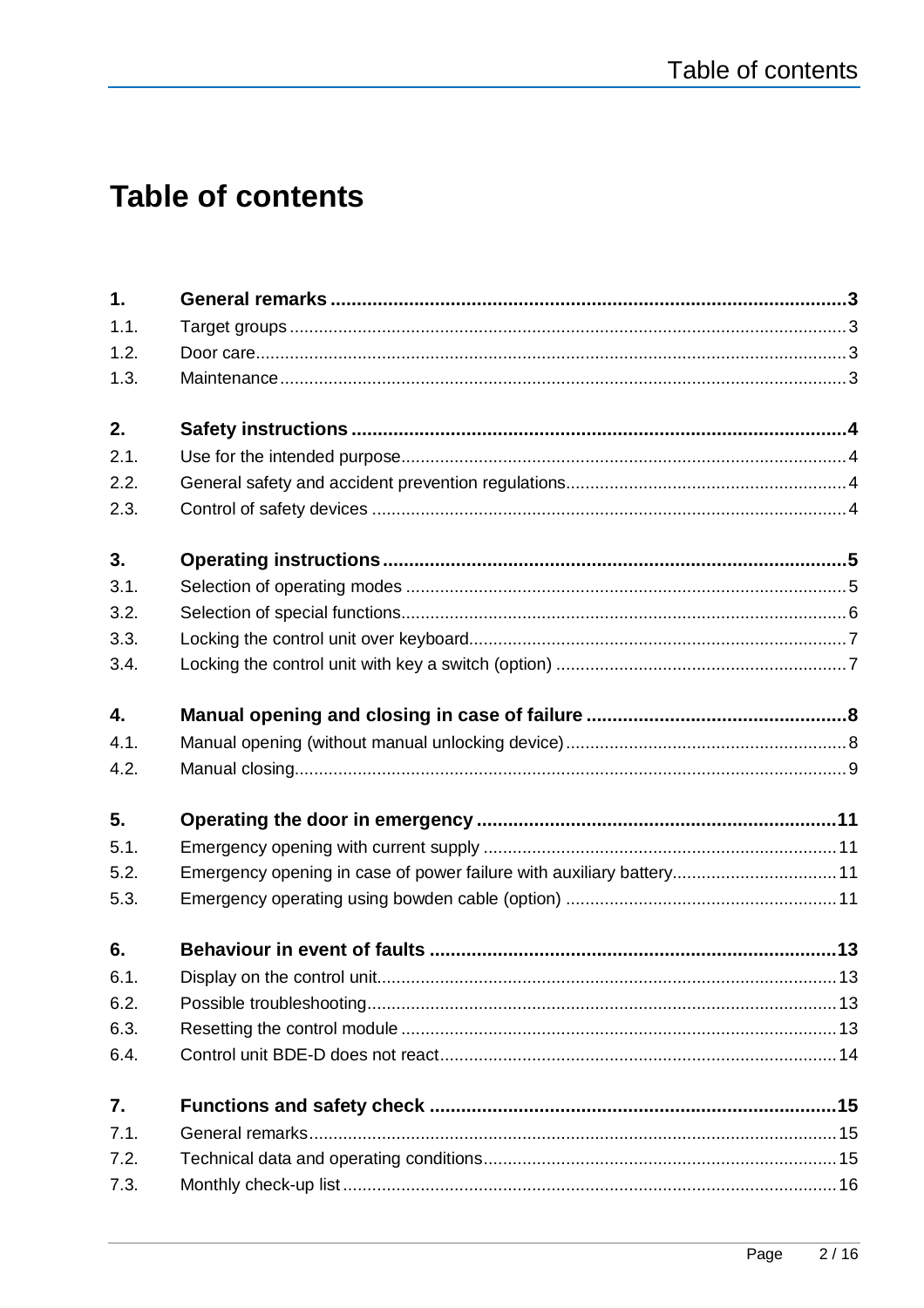# **1. General remarks**

### **1.1. Target groups**

This user's guide is meant for the following users:

- Operators of the automatic sliding door record system 20: the persons in charge of the technical maintenance of this door installation
- End-users of the door installation: the persons who use the door functions daily and have been appropriately trained

This manual explains how to operate the sliding door record system 20. It is the basis for optimal functioning and gives instructions for troubleshooting. Excerpts of this document can also be given to the persons responsible for the daily operating of the door.

The operator should read this user's guide before commissioning the door and observe the safety instructions!

Please keep this document in a safe, convenient place beside the sliding door.

### **1.2. Door care**

The entire door installation – including sensors and safety devices – can be cleaned with a damp cloth and commercially available cleaning agents (do not use abrasive cleaning agents or any solvent). First test the product selected on a non-visible spot. The floor tracks should be kept free from dirt.



### **NOTE**

To perform this work it is recommended that the operating mode  $\blacksquare$  (locked) or  $\blacklozenge$ (continuously open) be selected, in order to avoid possible injury due to uncontrolled door movements.

### **1.3. Maintenance**

It is recommended that a technical safety test and a service be carried out by one of our record service technicians or by an authorised partner, before first commissioning and as required – but at least once a year.

A display on the BDE-D control unit will show when maintenance is due. These display messages occur at various intervals which are defined by the number of opening cycles or after a certain operating time.

Regular testing and servicing by our fully trained staff – or by staff approved by record – offers the best guarantee for durability and trouble-free, reliable operation.

**We recommend that a service agreement be arranged with the record service centre in charge of your region.**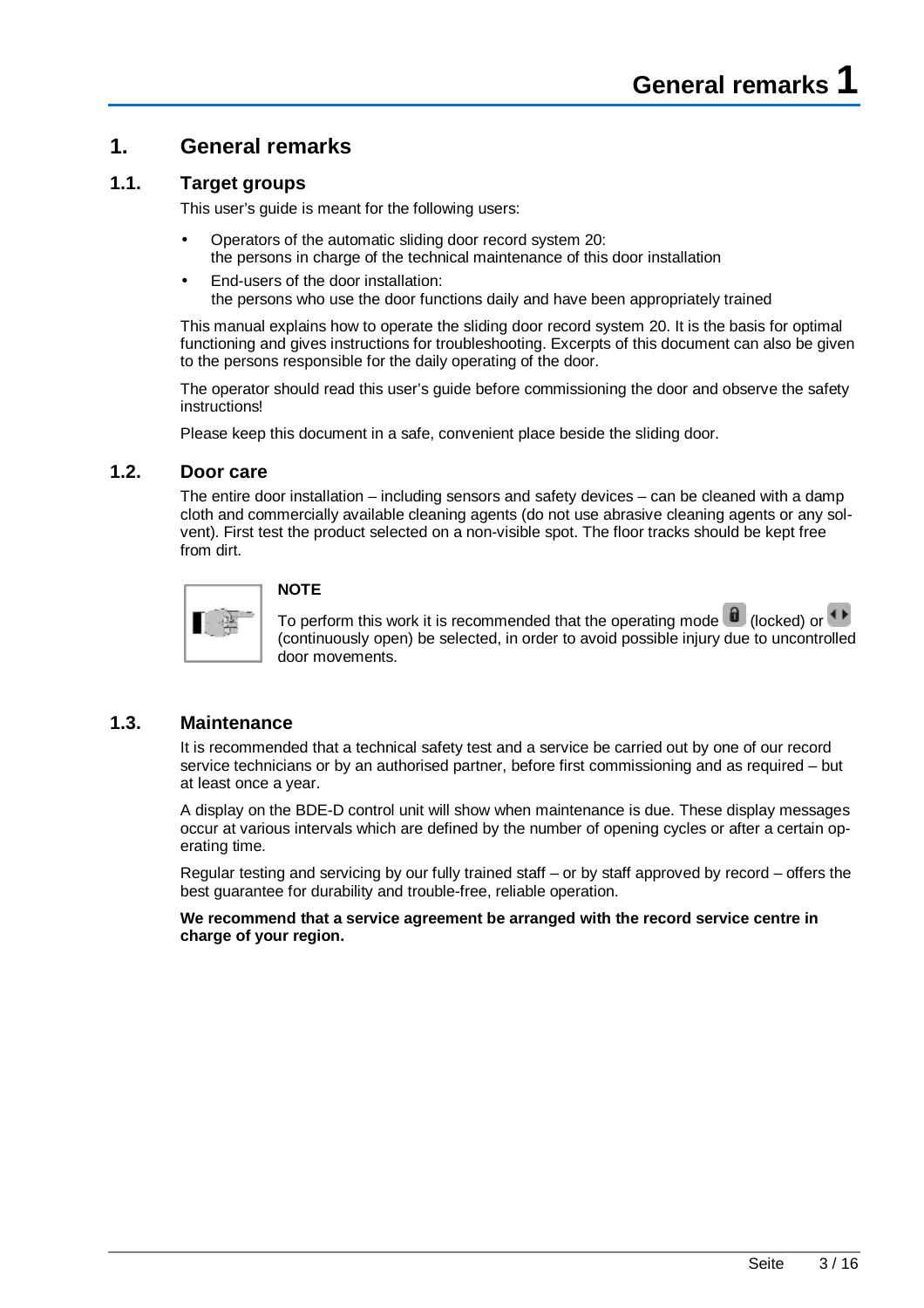# **2. Safety instructions**

The record system 20 sliding door has been developed with state of the art technology and recognised technical safety regulations.

## **2.1. Use for the intended purpose**

The record system 20 is designed exclusively for normal service in dry rooms.

The intended purpose includes observing the operating conditions as specified by the manufacturer, in addition to regular care, maintenance and repair.

Unauthorised modifications to the automatic door will release the manufacturer from all liability for any resulting damage.

### **2.2. General safety and accident prevention regulations**

No safety devices (sensors, protective screens, etc.) may be dismantled or put out of service.

No objects may be present in the opening/closing area of the sliding door, in order to avoid squashing and cutting!



#### **NOTE**

The installation is *not* intended to be disconnected from the mains at night!

## **2.3. Control of safety devices**

Beside the maintenance carried out at regular intervals by a record service technician or authorised person, it is recommended, for additional safety, that the operator regularly controls the essential elements of the door.

You will find a check-list of the functions to be tested monthly at the end of this document.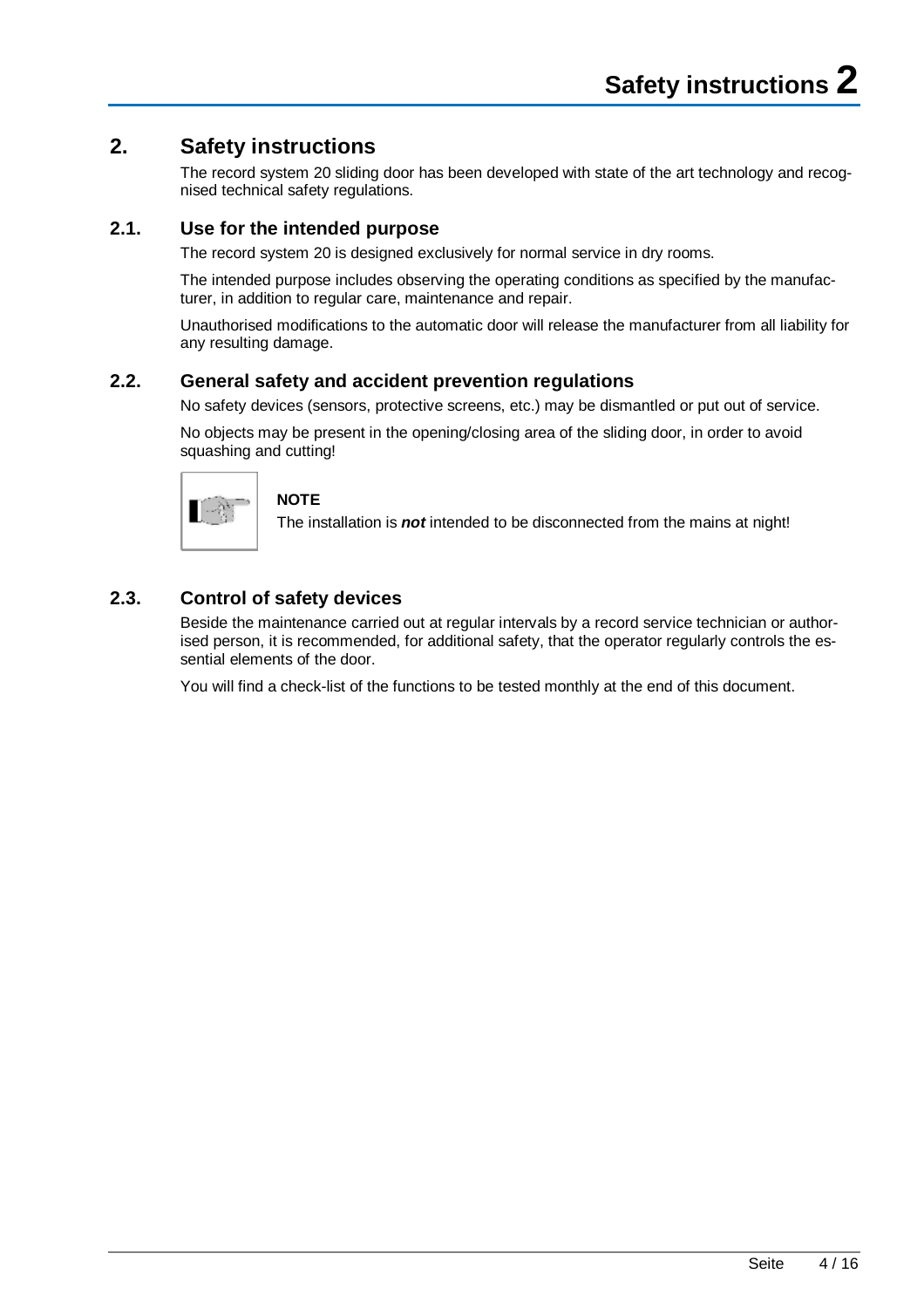# **3. Operating instructions**

The electronic control unit with display (BDE-D) has been designed to operate the automatic sliding door installation.

## **3.1. Selection of operating modes**

The electronic control unit BDE-D is a user-friendly input and output unit to control and customise (optional) record door operation. The LCD display with backlight gives information about the door status with symbols and clear text. Error messages are displayed as text.



| Key | Operating<br>mode        | Symbol              | Function                                                                                                                                                  |
|-----|--------------------------|---------------------|-----------------------------------------------------------------------------------------------------------------------------------------------------------|
|     | Automatic                | <b>Automatic</b>    | Door opens unhindered from inside or<br>outside<br>Maximum opening width (summer opening)<br>٠                                                            |
|     | Continuously<br>open     | Cont. open          | Door remains open until another operating<br>$\bullet$<br>mode is selected                                                                                |
|     | One way                  | One-way             | Door opens only in one direction<br>(e.g. for shop closing time)                                                                                          |
| 7   | Locked                   | Locked              | Door is closed and locked<br>$\bullet$<br>(if locking system has been installed)<br>Door remains locked even in the case of<br>$\bullet$<br>power failure |
|     | Reduced<br>opening width | Ħ<br>К<br>Automatic | Door opens unhindered from inside or<br>$\bullet$<br>outside<br>Reduced opening width (winter opening)                                                    |



#### **NOTE**

Reduced opening width is also effective with the operating modes  $\bigcirc$  (one way) and  $\bigcirc$  (continuously open).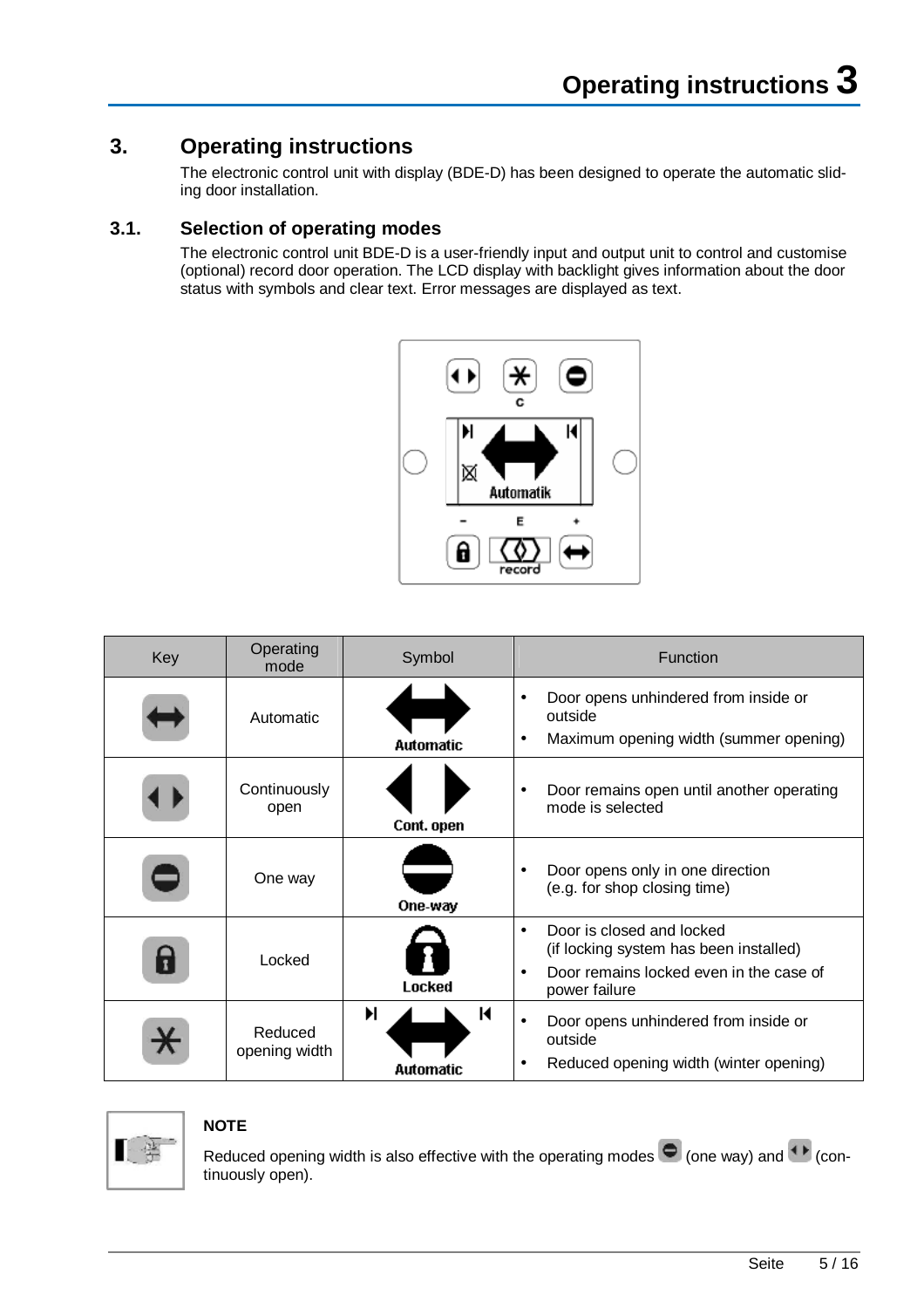# **3.2. Selection of special functions**



| Key | Function       | <b>Display</b><br>Description |                                                                                                                                                                                          |
|-----|----------------|-------------------------------|------------------------------------------------------------------------------------------------------------------------------------------------------------------------------------------|
|     | Manual mode    | Manual                        | Press key twice running<br>Door opens / stops on 2nd key stroke<br>Door can be manoeuvred by hand<br><b>Back to operating mode</b><br>Activation of the selected key<br>(e.g. automatic) |
|     | Manual mode    | Manual                        | Press key for 2 seconds<br>$\bullet$<br>Door can be manoeuvred by hand<br><b>Back to operating mode</b><br>Activation of the selected key<br>(e.g. automatic)                            |
| T   | Single opening | Locked                        | Door is closed and locked<br>٠<br>1 keystroke unlocks the door<br>An opening/closing cycle is performed<br>$\bullet$<br>Once closed, door locks again                                    |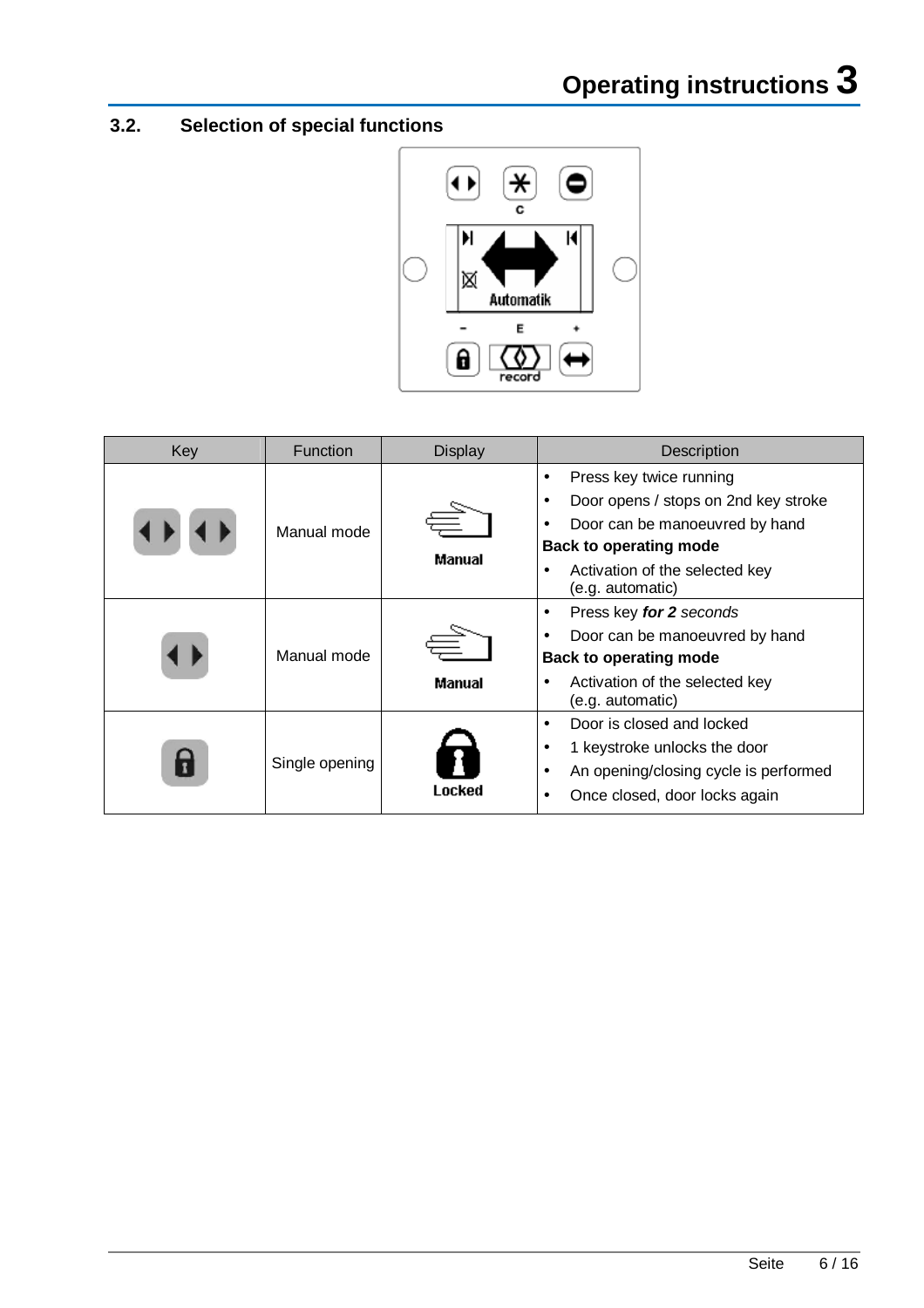# **3.3. Locking the control unit over keyboard**

|             | Key series                 |  | Display               | Description                                                                                                                                                      |  |
|-------------|----------------------------|--|-----------------------|------------------------------------------------------------------------------------------------------------------------------------------------------------------|--|
|             | Locking the control unit   |  |                       |                                                                                                                                                                  |  |
| Е<br>record |                            |  | ⊠<br><b>Automatic</b> | Undesired manipulation of the control unit is hin-<br>$\bullet$<br>dered<br>Panel is locked<br>$\bullet$<br>Locked status of the BDE-D is displayed<br>$\bullet$ |  |
|             | Unlocking the control unit |  |                       |                                                                                                                                                                  |  |
| Е<br>record |                            |  | <b>Automatic</b>      | Free selection of operating modes and special func-<br>٠<br>tions is ensured                                                                                     |  |



**NOTE** 

The installation remains in the mode of operation previously selected.

# **3.4. Locking the control unit with key a switch (option)**

The control unit BDE-D can be efficiently protected against unauthorised changes of operating mode by an additional key switch. Such a key switch is usually placed near the BDE-D.

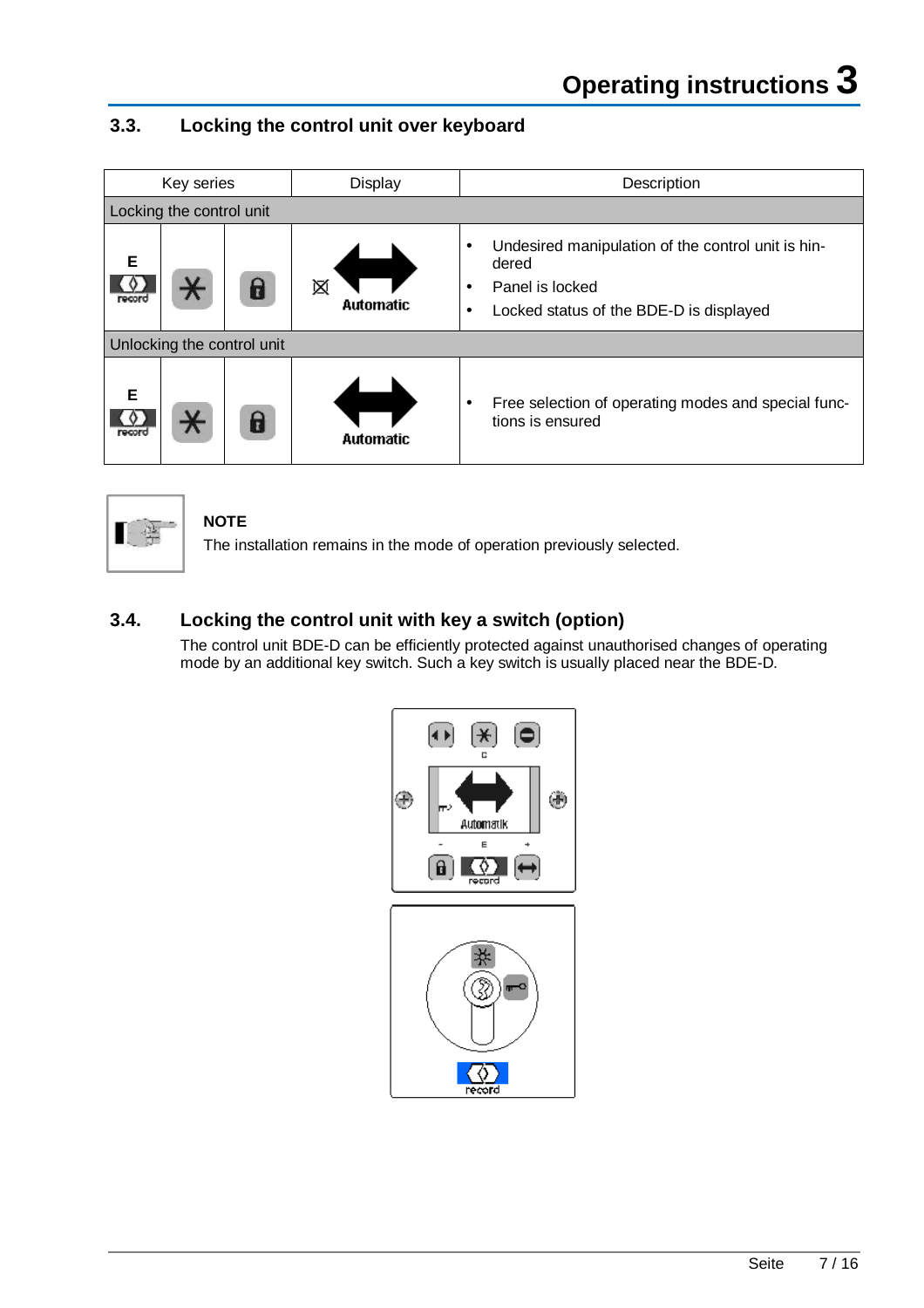# **4. Manual opening and closing in case of failure**

## **4.1. Manual opening (without manual unlocking device)**

*Initial situation:* Door is disconnected from the mains, blocked in closed position and locked.



• Opening the operator casing

*Note:* 

If you pull near the hinges, it will assist the opening of the casing



Swivel out the red holding bar in order to keep the casing in open position



The locking system is provided with an unlocking lever



- Turn the lever clockwise
- Door unlocks and can be pushed open by hand
- Close the casing with a strong pressure on the area of the hinges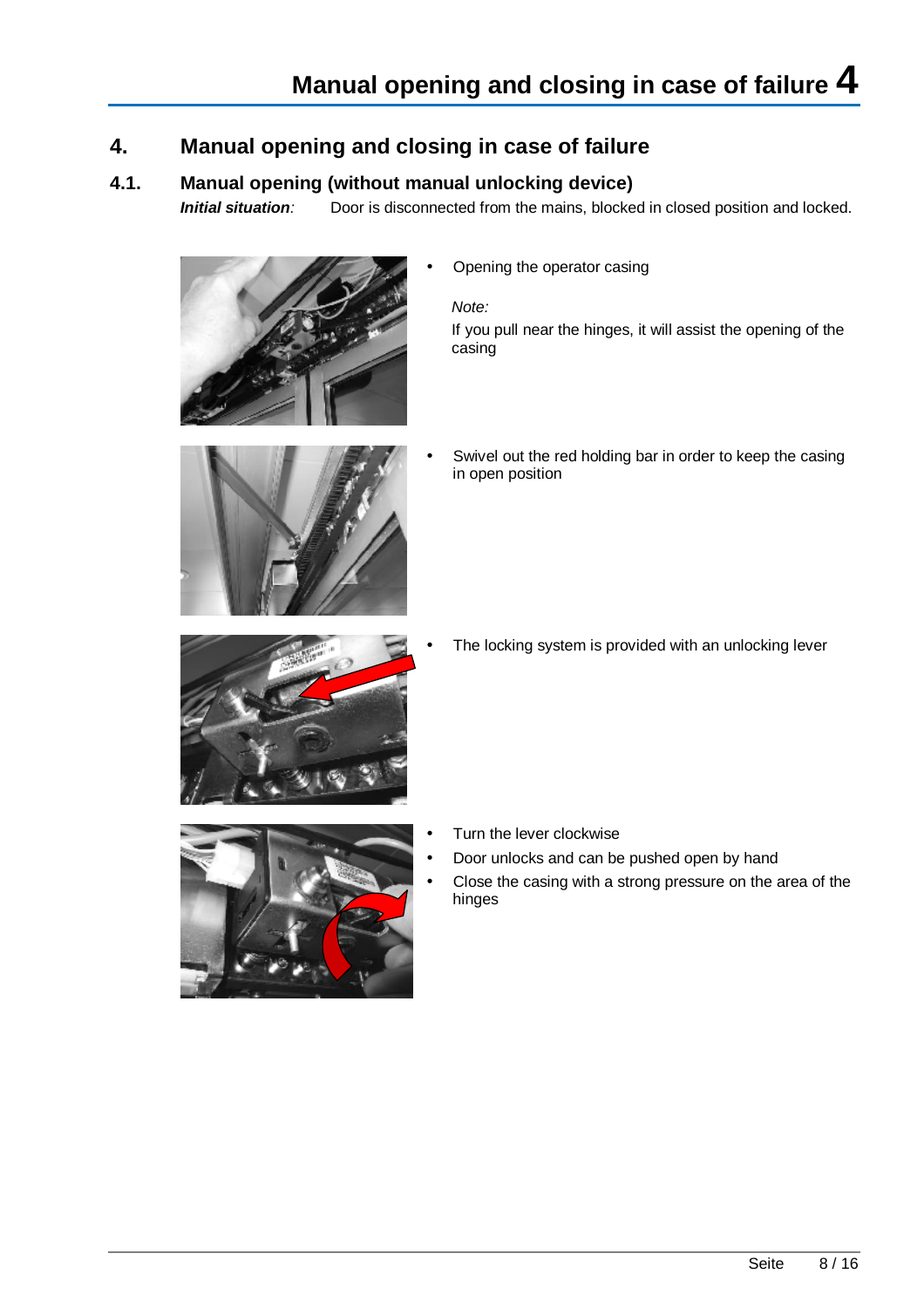## **4.2. Manual closing**

*Initial situation:* Electric power is supplied. Door remains blocked in open position.



### **NOTE**

According to the kind of failure, the procedure for a manual closing will be different. Please follow the steps described below.



### **4.2.1. Manual closing – step 1**

| <b>Key</b> | <b>Function</b> | <b>Display</b> | <b>Description</b>                                                                                                                                                                                                                                                              |
|------------|-----------------|----------------|---------------------------------------------------------------------------------------------------------------------------------------------------------------------------------------------------------------------------------------------------------------------------------|
|            | Manual mode     | Manual         | Press key twice running<br>٠<br>Door can be opened or closed by hand<br>$\bullet$<br><b>Temporary door operating</b><br>(e.g. in case of low outside temperatures)                                                                                                              |
|            | Locked          | Locked         | <b>Night locking</b><br>Press additionally the "locked" key<br>$\bullet$<br>Slide the door by hand to the closed posi-<br>$\bullet$<br>tion<br>Door is closed – and locked (if applicable)<br>$\bullet$<br>Inform record service point<br>(telephone number displayed on BDE-D) |



### **NOTE**

If the door still can not be moved by hand and locked, please follow the steps described below.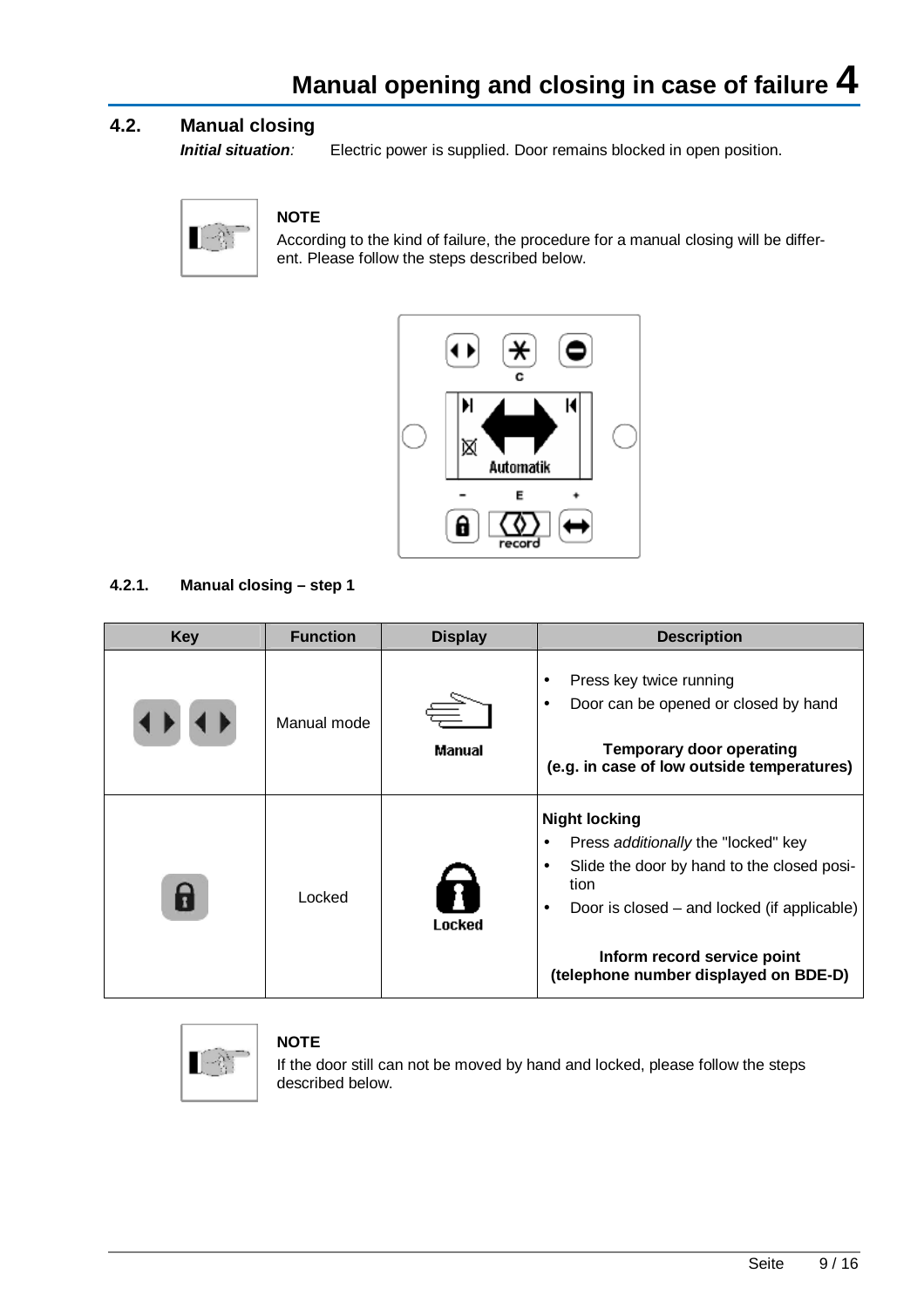# **Manual opening and closing in case of failure 4**

### **4.2.2. Manual closing – step 2**

If the attempts to close and lock the door described under "step 1" have remained unsuccessful, it indicates a severe failure. Please proceed as follows:



- Set the door on "manual mode" with the control unit (see § 4.2.1.)
- Open the operator casing (swinging it out)

*Note:*  If you pull near the hinges, it will facilitate the opening of the casing

Swivel out the red holding bar in order to keep the casing in open position

- Disconnect the installation from the power supply
- The socket is located under the operator casing

### **Installations with in-built emergency battery:**

- Unscrew the battery fuse
- The battery is located under the operator casing

• Slide the door by hand to the closed position





- Turn the unlocking lever clockwise and hold it in this position so that the door can close completely
- Door will lock as soon as you release the unlocking lever
- Manually check that the door is properly locked
- Leaving the building is only possible through a second exit **Inform record service point (telephone number displayed on BDE-D)**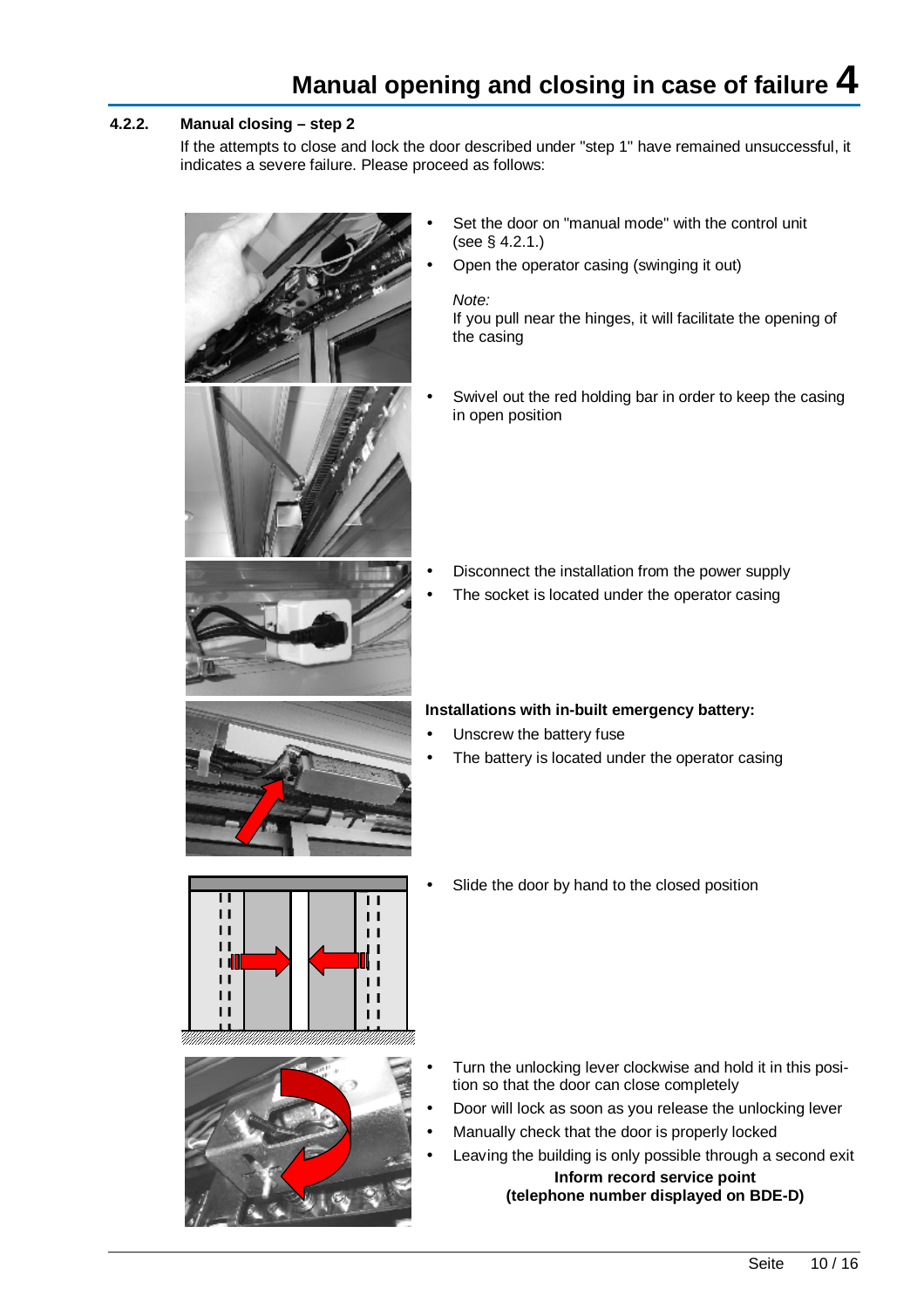# **5. Operating the door in emergency**

In accordance with country-specific safety regulations (concept of emergency exit, etc.) the doors are fitted with an emergency opening device.

## **5.1. Emergency opening with current supply**

By activating the emergency opening switch (optional), which must be placed beside the installation, the door will open as long as the operating mode "locked" has not been selected. In this operating mode the door will remain locked.

To re-start the installation again, the emergency opening switch must be reset by hand, either through a rotation or a pulling (different procedures depending on the version of the switch).

## **5.2. Emergency opening in case of power failure with auxiliary battery**

- Emergency opening in case of power failure takes place via an auxiliary battery, which triggers a single opening of the door (except if function "locked" has been selected).
- With a higher-performance battery, all functions of the automatic door are maintained over several opening cycles. The number of openings depends essentially on the weight of the door leaves and the state of the battery.
- In case of low battery, the last movement is selectable either opening or closing.
- Unlocking the door is still possible with the key-operated contact/switch (optional).

## **5.3. Emergency operating using bowden cable (option)**

This device, available in several versions, is mounted inside and/or outside and allows the unlocking of the door, according to the procedure below.

### **5.3.1. Available versions**

The available versions are illustrated below. They are basically identical in their functioning.







#### **5.3.2. Procedure for an emergency opening**

# *Emergency opening*

- Open the unlocking flap
- Pulling the unlocking flap downward unlocks the door
- Display on the BDE-D: à Error no. 31 / Emergency stop
- Door can be slid open by hand

Seite 11 / 16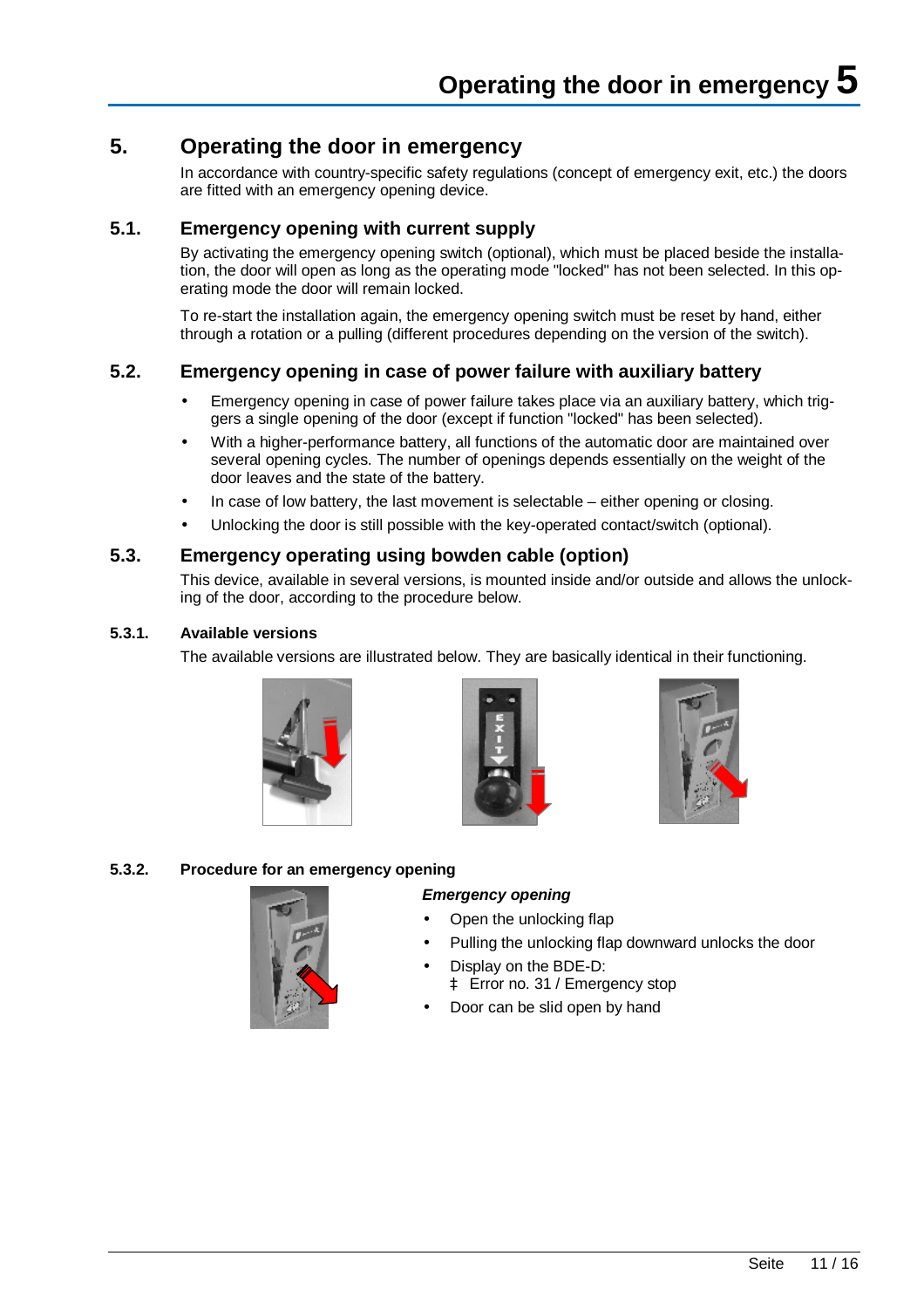### **5.3.3. Closing and locking the door**



- Operate the emergency opening
- This causes the locking device to be "unlocked"





- Slide the door by hand to the closed position
- Keep the door leaves in the closed position

- Close the unlocking flap
- The door is now locked



**NOTE** 

• **Check by hand that the door really is locked** 



Same procedure for the other actuators.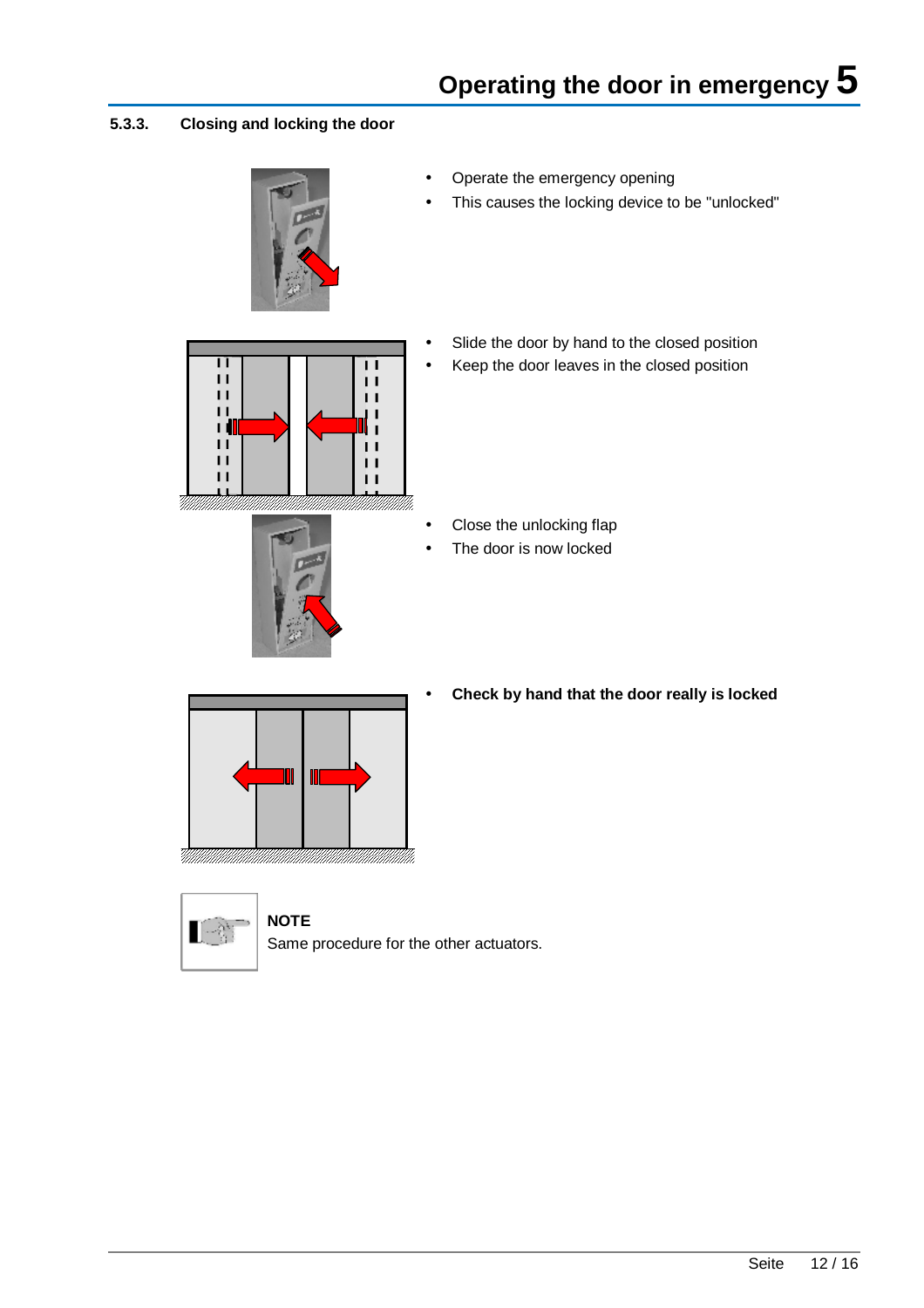## **6. Behaviour in event of faults**

In case the installation fails, a message is displayed on the control unit BDE-D.

## **6.1. Display on the control unit**

- Status messages are displayed with status number and text.
- The display changes alternately from white to black.
- After 10 seconds, the telephone number of the relevant service centre is alternately displayed.

### **6.2. Possible troubleshooting**

- Based on the status display some errors can sometimes be eliminated.
- If you are not sure, please contact the relevant service centre.
- Before you call, write down the data displayed on the BDE-D. This information provides the technician with important indicators for troubleshooting.
- If several status messages are active at the same time, they are numbered: e.g. error **1/2**

| <b>Information</b>     | <b>Procedure</b>                                              | <b>Display examples</b>                                          |
|------------------------|---------------------------------------------------------------|------------------------------------------------------------------|
| Status text and number | Is automatically displayed on<br>$\bullet$<br>the BDE-D       | $\Lambda$ <sub>3</sub><br>ΑЗ<br>AKI >60s aktiv<br>AKI >60s aktiv |
| Software versions      | Press the following BDE-D<br>key for 2 seconds<br>Е<br>rocorc | <b>Software</b><br><b>STA20 V1.0</b><br><b>BDE-DV2.011</b>       |

## **6.3. Resetting the control module**

In certain cases, failures can be repaired by resetting the control (STM). Proceed as follows:

Make sure that the operator casing is closed, and that nobody is obstructing the door or is approaching it, thereby triggering an opening.

| Е<br>record  |     | Press record key > 5 seconds |
|--------------|-----|------------------------------|
| $\star$<br>C | No  | No<br><b>Reset control?</b>  |
| Е            | Yes | Yes                          |

- The door is reset.
- After a reset takes place, the first door movement occurs at reduced speed.
- If an error is still displayed on the BDE-D after a reset of the control module, please contact our service centre, **stating the error message**.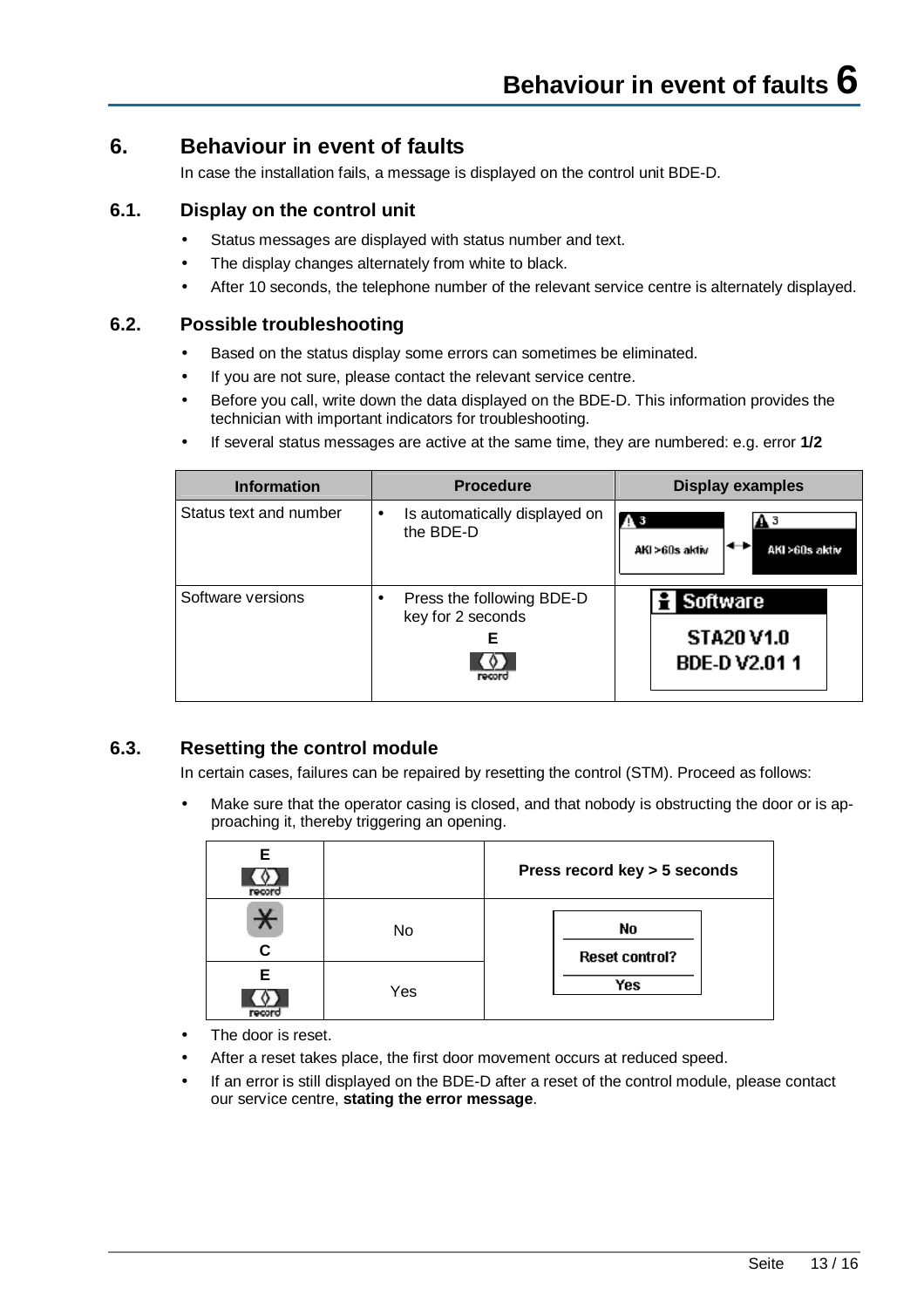## **6.4. Control unit BDE-D does not react**

If the control unit BDE-D does not react when the keys are pressed or if no message appears on the display, a reset of the control unit can eliminate the problem.

Proceed as follows:

| <b>RESET HARDWARE BDE-D</b> |                                            |  |  |  |
|-----------------------------|--------------------------------------------|--|--|--|
| E                           | Press record key > 12 seconds              |  |  |  |
|                             | Display without any message                |  |  |  |
|                             | Connection to control                      |  |  |  |
|                             | <b>ATTELLE</b><br><u>in manana m</u>       |  |  |  |
|                             | Connection has been established (example)  |  |  |  |
|                             | <b>STA20 V1.0</b><br><b>Basic operator</b> |  |  |  |

- After resetting, the control unit is again operational.
- If this is not the case, please inform our service centre.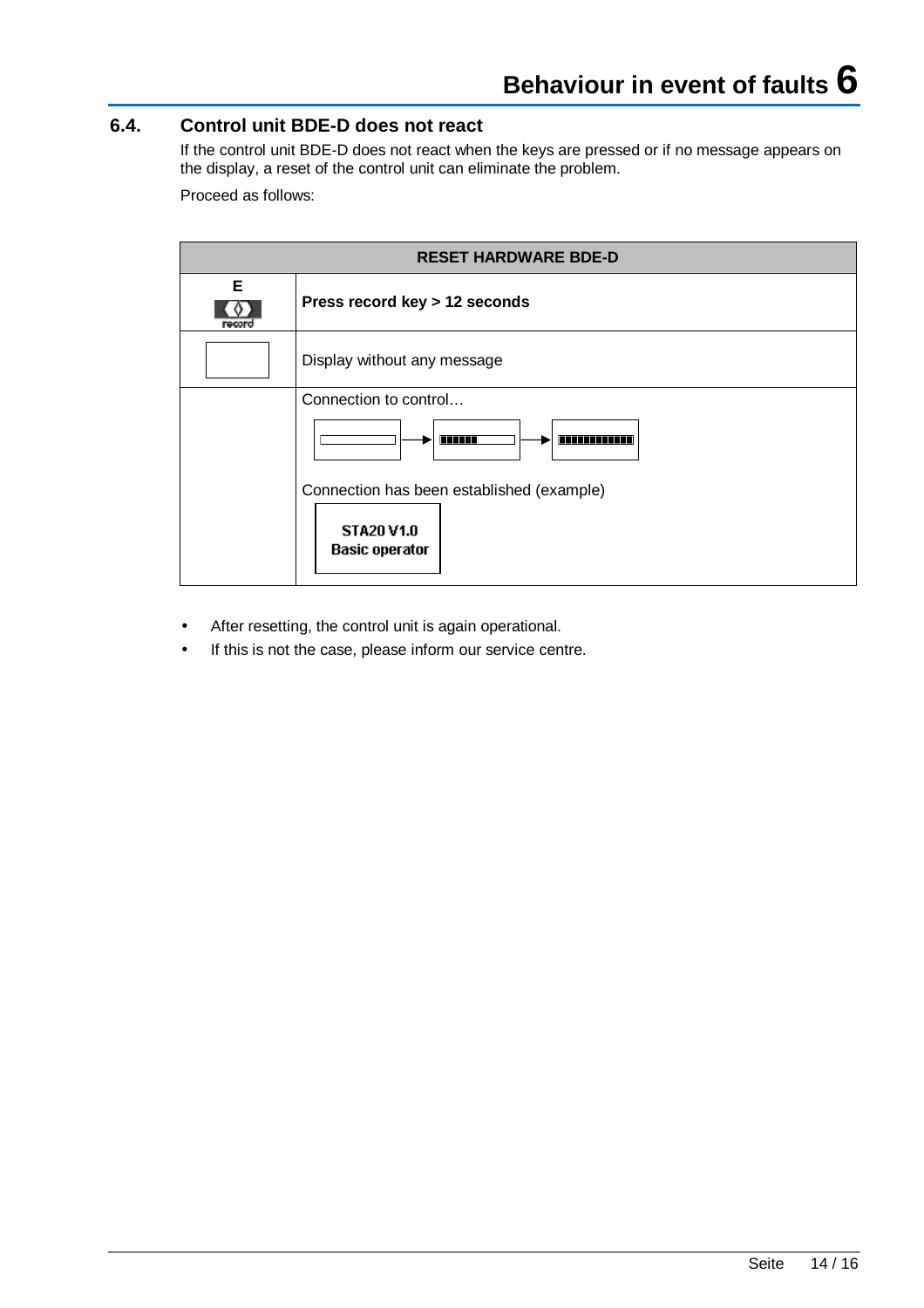# **7. Functions and safety check**

## **7.1. General remarks**

According to the legal provision in force, the operating entity of the automatic door is responsible for its maintenance and for the users' safety, as soon as the installation has been handed over.

The monthly inspection of single elements by the operator requires little time investment and reinforces the prevention of accidents caused by an inappropriate use of the door.

## **7.2. Technical data and operating conditions**

#### **7.2.1. Power supply data**

Rated power: 140 VA

Mains voltage (230V): 100-240 VAC, 50 / 60 Hz

### **7.2.2. Ambient conditions**

Temperature range:  $-15^{\circ}$  to  $+50^{\circ}$  C

Humidity range: up to 85% relative humidity, non-thawing